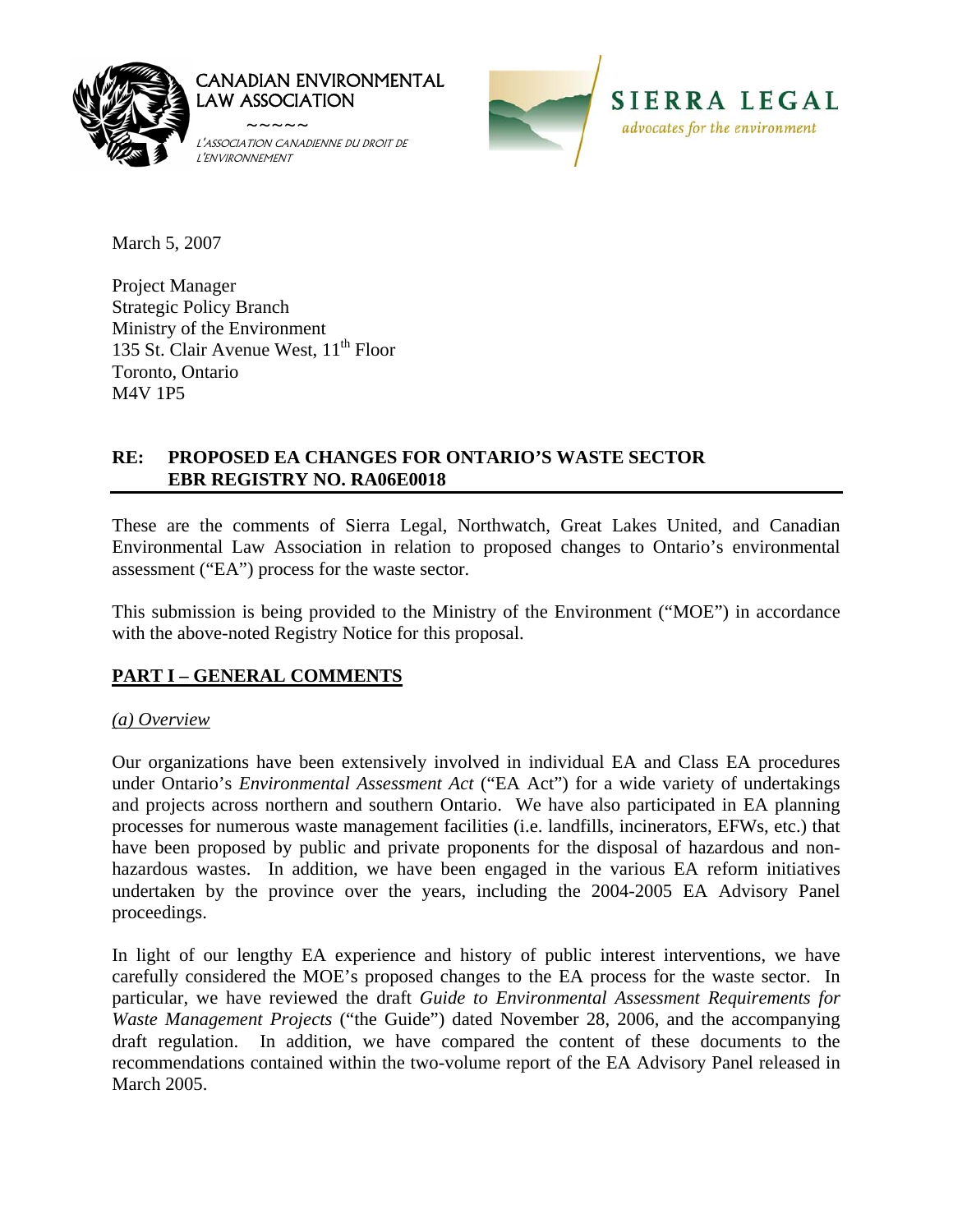For the reasons outlined below, we do not support the current draft of the Guide and regulation. In summary, it is our view that the proposed EA reforms:

- do not achieve greater certainty, clarity, effectiveness, or efficiency in terms of environmental planning, public consultation, or documentation requirements for waste management projects;
- are premised upon a faulty assumption that waste management projects cannot get approved under the current EA regime;
- do not designate waste management projects into appropriate categories for EA planning purposes;
- confer preferential treatment for energy-from-waste ("EFW") projects and small landfills in a manner that is retrogressive, unwarranted and environmentally inappropriate; and
- establish a questionable Environmental Screening process that leaves much to be desired, particularly in terms of public involvement, monitoring/reporting, and resolution of "elevation requests".

Accordingly, we hereby make the following recommendations in the event that the Ministry intends to proceed with this dubious initiative:

**RECOMMENDATION #1: Before the Ontario Government proceeds any further with EA regulatory changes for the waste sector, the Government must immediately develop and adopt, with meaningful stakeholder input, a prescriptive and environmentally appropriate waste management policy for Ontario. Among other things, this provincial policy should entrench:** 

- **(a) measurable and aggressive diversion goals with short, clear deadlines;**
- **(b) preference for projects that reduce, reuse, recycle/compost resources over projects that dispose of waste, with or without energy recovery;**
- **(c) locational standards to guide the siting of waste management projects; and**
- **(d) opportunities for meaningful participation by individuals, communities and First Nations in the planning, review and approval of waste management projects.**

**RECOMMENDATION #2: The Government of Ontario should immediately enact the selective statutory amendments to the EA Act recommended by the EA Advisory Panel Executive Group. In particular, the Government should amend the Act in relation to:** 

**(a) expansion of regulation-making authority;**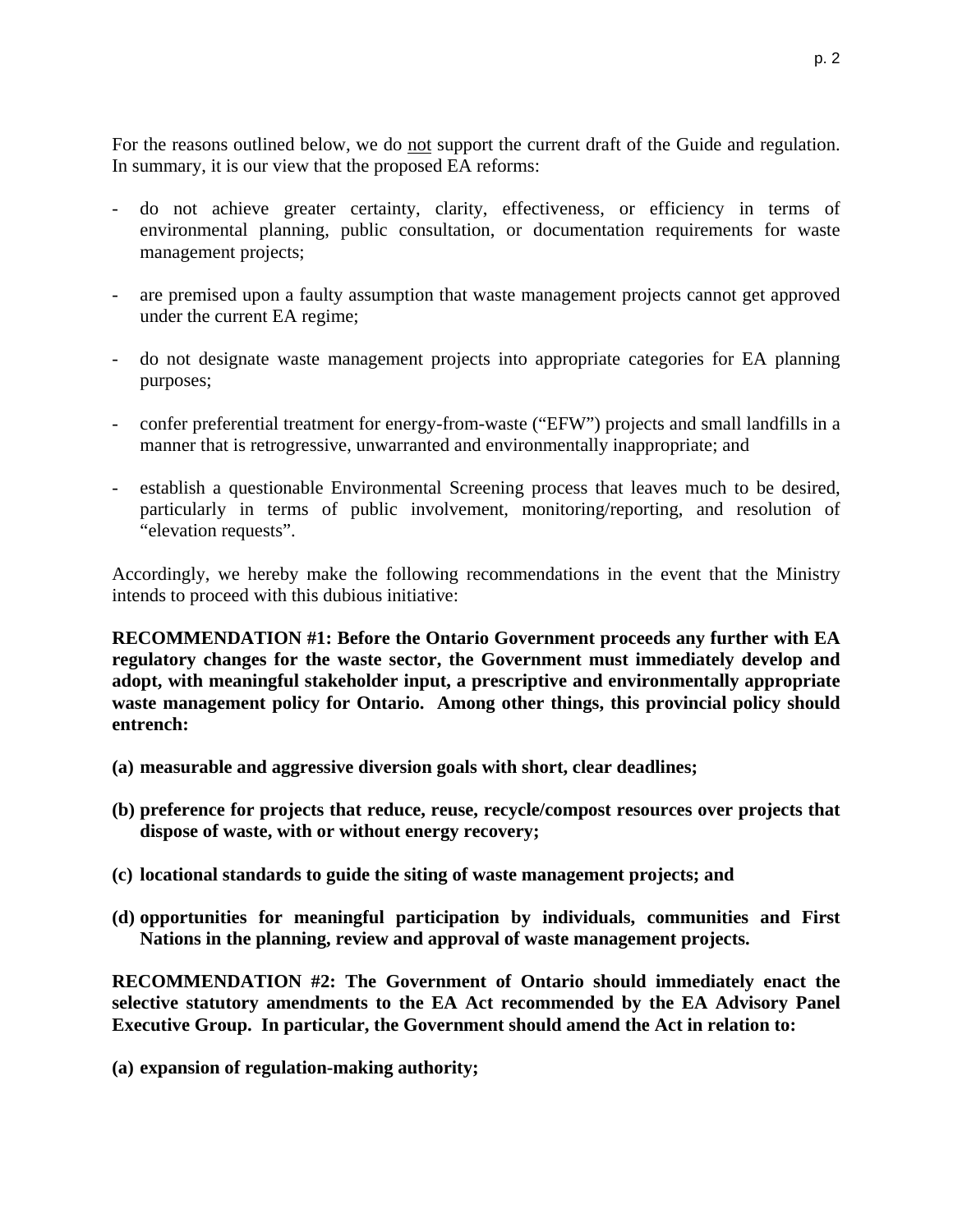- **(b) issuance of binding policy guidelines under section 27.1 of the Act;**
- **(c) imposition of EA application fees; and**

**(d) strengthening inspection, monitoring and enforcement.** 

**RECOMMENDATION #3: EFWs and small landfills should remain subject to the individual EA process, as should large landfills and all forms of "thermal degradation" (with or without energy recovery). The MOE should establish a small sectoral working group of representative stakeholders to discuss and provide advice on the appropriate classification for all other types of waste management projects.**

**RECOMMENDATION #4: The Ontario Government should immediately repeal O.Reg. 206/97 under the EPA, and should amend or eliminate the "EA exception" to public participation currently entrenched within section 32 of the** *Environmental Bill of Rights.*

**RECOMMENDATION #5: The current Guide and draft regulation should be withdrawn, and the MOE should redraft these documents, with meaningful public input, to ensure consistency with the EA Advisory Panel's recommendations regarding the need for prescriptive rules on EA content and procedure for the waste sector.** 

**RECOMMENDATION #6: The MOE must significantly strengthen its ability to undertake monitoring, inspection and enforcement activities under the EA program, particularly in relation to the proposed Environmental Screening process.** 

**RECOMMENDATION #7: The Guide and draft regulation must be revised to ensure that there is full and timely stakeholder access to all detailed reports and supporting documents generated at every stage of the Environmental Screening process.** 

**RECOMMENDATION #8: If Ontario intends to proceed with the Environmental Screening process for certain types of waste management projects, then the Guide and regulation need to be amended to establish a formal adjudicative process, administered by the Environmental Review Tribunal, to expeditiously hear and decide "elevation requests."** 

#### *(b) Questionable Rationale for Proposed EA Reforms*

At the outset, we must strongly question the apparent rationale for proposing these specific EA reforms at the present time. For the reasons set out below, it is our view that Ontario does not currently suffer from a waste disposal crisis that warrants drastic EA changes; instead, Ontario is suffering from a waste generation crisis that urgently requires timely and concerted action by the Ontario government in conjunction with all interested stakeholders.

The waste management industry and municipalities often say that there is a waste disposal crisis in Ontario, which threatens to result in solid non-hazardous waste from the municipal, commercial, industrial, and institutional sectors piling up with nowhere to go. These proponents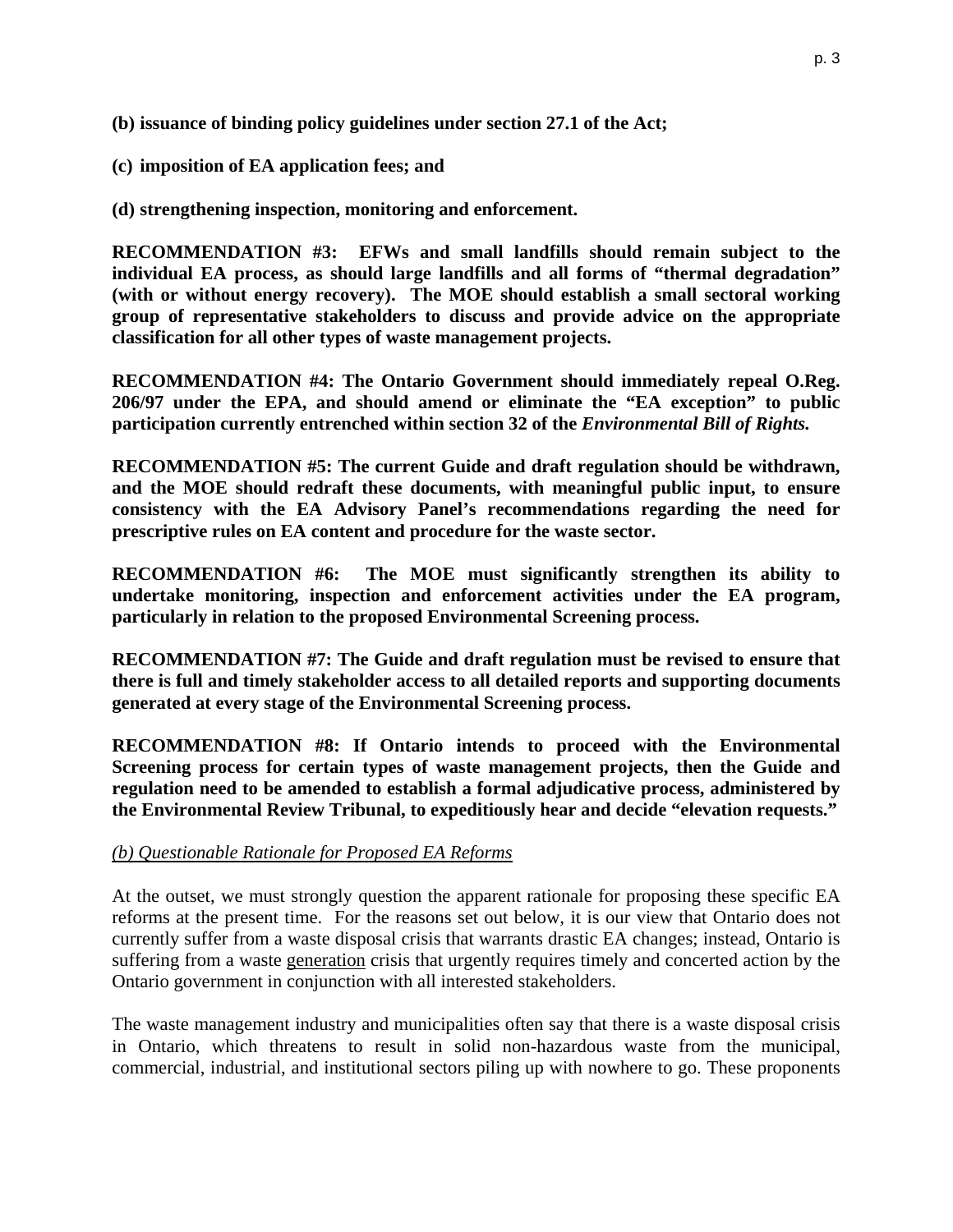blame this disposal crisis on an EA process that they claim is "too difficult" for proponents to be willing to go through it.

This so-called disposal crisis is a false alarm. The record amply demonstrates that the EA process has not proven to be a barrier to increasing disposal capacity within Ontario. In the past ten years, for example, nineteen new landfills for solid non-hazardous waste have been approved in Ontario under the EA Act. EA Act approvals have also been granted for thirteen expansions of waste disposal sites, including increasing the capacity for one EFW incinerator.<sup>[1](#page-3-0)</sup> Virtually all of these approvals have been granted by the Minister without public EA hearings before the Environmental Review Tribunal.

In contrast to this steady stream of EA approvals, proposed landfills or expansions were rejected under the EA Act in only two cases (i.e. South Simcoe's proposed landfill in Adjala-Tosorontio, and the proposed Richmond Landfill expansion), both of which were properly refused by the MOE for site-specific environmental reasons concerning the design, operation and location of the proposed facilities.

The size of these new or expanded disposal facilities approved under the EA Act varies substantially. Many serve relatively small communities and, thus, are relatively small in capacity. Some EA Act approvals have been granted for huge disposal capacity and large service areas. For example:

• Adams Mine – [2](#page-3-1)0 million tonnes;<sup>2</sup>

 $\overline{a}$ 

- Warwick Landfill, Waste Management 18 million tonnes;
- BFI Ridge Landfill 13.6 million tonnes;
- Walker Landfill, Niagara Falls 17 million tonnes; and
- Green Lane Landfill, St. Thomas 10 million tonnes.

Three of these gigantic sites were approved in the past six months.

In our view, the real crisis in solid non-hazardous waste management in Ontario is around waste generation and diversion. The latest survey by Statistics Canada, reflecting the situation in 2004, paints a dismal picture:<sup>[3](#page-3-2)</sup>

• In 2004, Ontario's diversion rate for non-hazardous solid waste from residential, institutional, commercial, and industrial sources was a mere 22.5 percent. This was lower than the diversion rates in Nova Scotia, Prince Edward Island, British Columbia, Quebec, and New Brunswick;

<sup>&</sup>lt;sup>1</sup> MOE, "Environmental Assessment Activities", www.ene.gov.on.ca/envision/env reg/ea.

<span id="page-3-1"></span><span id="page-3-0"></span><sup>&</sup>lt;sup>1</sup> MOE, "Environmental Assessment Activities", <u>www.ene.gov.on.ca/envision/env\_reg/ea</u>. <br><sup>2</sup> Although the Adams Mine proposal received conditional approval under the EA Act, the approval was subsequently revoked by special legislation enacted by the Ontario Government.

<span id="page-3-2"></span><sup>3</sup> Statistics Canada, *Waste Management Industry Survey: Business and Government Sectors 2004*, February 2007.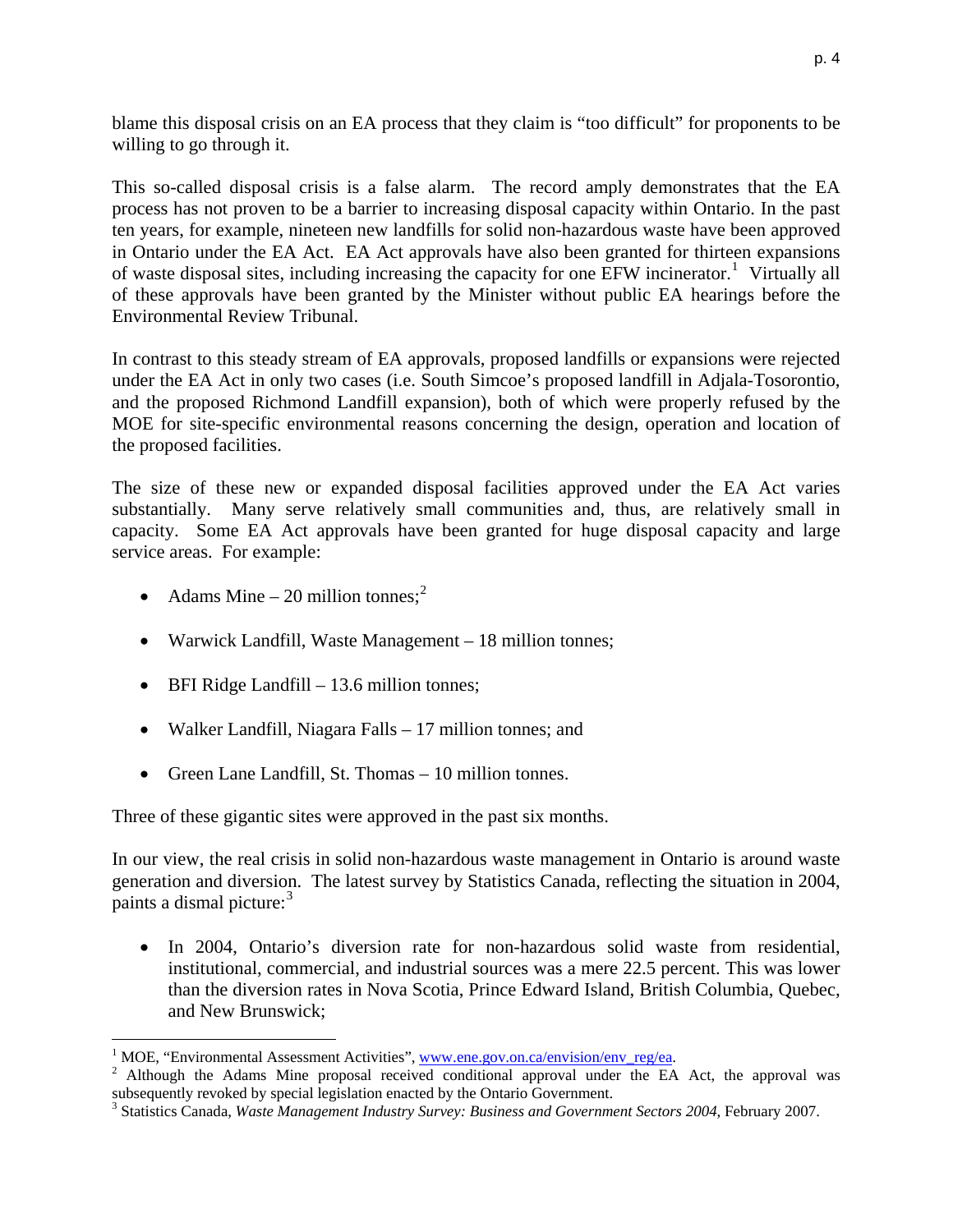- In 2004, 1043 tonnes of waste were generated in Ontario per capita. This was an *increase* of 60 tonnes for each person over 2002;
- Because of this increased waste generation, despite increased quantities of waste diverted from disposal between 2002 and 2004 (an increase of 640,000 tonnes), waste disposal continued to rise (400,000 tonnes); and
- 60 percent of waste generated in Ontario in 2004 was from the non-residential sectors. The institutional, commercial and industrial sectors recycled only 17.7 percent of the waste they generated, whereas 29.3 percent of residential waste was recycled.

Clearly, Ontario has failed to effectively deal with this waste generation and diversion crisis:

- The Province held a consultation in June 2004 on a strategy for achieving 60 percent waste diversion by 2008. Almost three years later, such a strategy has not been approved or implemented, and the province is far from achieving the modest 60 percent target; and
- Ontario still has only one stewardship program in place (the Blue Box program) under the *Waste Diversion Act*. No additional programs have been put in place in the three years since February 2003.

As this assessment of the state of non-hazardous waste in Ontario has shown, the crisis in Ontario is not the claimed difficulty of finding disposal capacity. Instead, the crisis is the result of the failure of successive provincial governments to put in place legislation, regulations, and programs that would result in the reduction of waste generation, increase diversion rates, and decrease the volume of waste disposal capacity needed for residuals.

# *(c) Absence of Provincial Waste Management Policy*

We further note that the MOE's proposed EA regulatory reforms appear to be proceeding in the absence of a finalized and comprehensive provincial policy that drives waste management planning across Ontario and that clearly favours the 3Rs and diversion initiatives over various forms of disposal (including thermal degradation with or without energy recovery). On this point, we note that the need for a robust provincial waste management policy was endorsed by both the EA Advisory Panel Executive Group (Recommendations 3 to 5) and the sectoral Waste Management Table (Recommendation 2).

Accordingly, we submit that it is premature and counterproductive for Ontario to be crafting EA regulatory changes for the waste sector unless and until the overarching provincial policy framework has been finalized. It is noteworthy that the EA Advisory Panel specifically recommended the expeditious development of such policy through a small sectoral working group that is representative of waste management stakeholders (Recommendation 4). Moreover,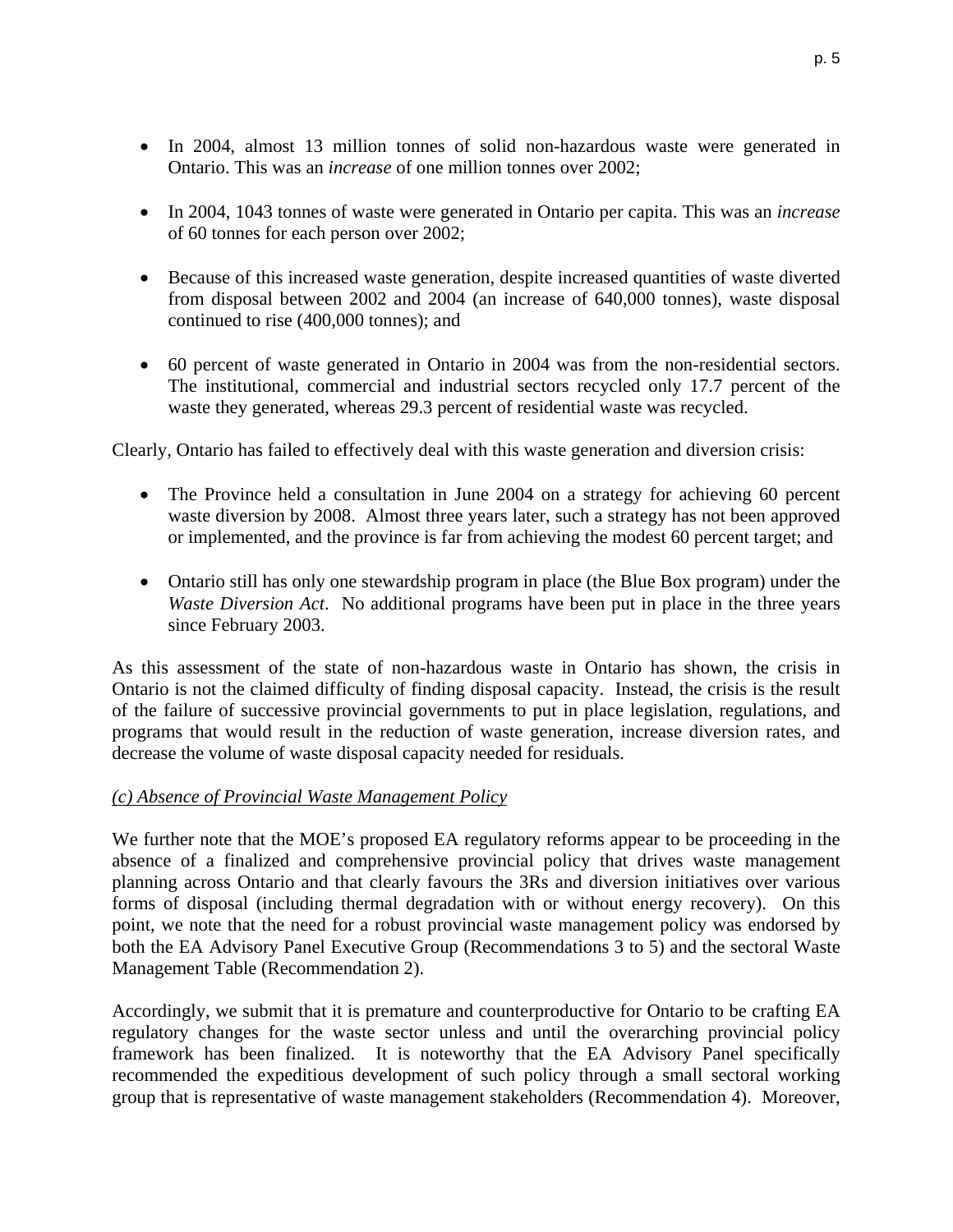in order to kickstart these sectoral deliberations, the EA Advisory Panel provided a draft set of waste-related policies and priorities (Volume II, pages 22 to 23).

Unfortunately, although the Panel's recommendations were made two years ago, it appears that the Ontario Government has declined to act on developing detailed policy, and has instead trotted out an ill-advised set of EA regulatory reforms that, in many aspects, are contrary to environmental protection and resource conservation imperatives. In addition, the current policy vacuum has left the door open for MOE to misclassify certain waste management projects into inappropriate categories under the Guide and draft regulation (i.e. by proposing to exempt EFWs from the individual EA process). In our view, the Ministry's approach is tantamount to putting the cart before the horse – an appropriate and environmentally sound provincial policy must be in place before it is possible to designate and/or exempt specific waste management projects in a reasoned and principled manner. In our submission, the promulgation of waste management policy is the condition precedent for any further regulatory EA reforms regarding the waste sector.

**RECOMMENDATION #1: Before the Ontario Government proceeds any further with EA regulatory changes for the waste sector, the Government must immediately develop and adopt, with meaningful stakeholder input, a prescriptive and environmentally appropriate waste management policy for Ontario. Among other things, this provincial policy should entrench:** 

- **(a) measurable and aggressive diversion goals with short, clear deadlines;**
- **(b) preference for projects that reduce, reuse, recycle/compost resources over projects that dispose of waste, with or without energy recovery;**
- **(c) locational standards to guide the siting of waste management projects; and**
- **(d) opportunities for meaningful participation by individuals, communities and First Nations in the planning, review and approval of waste management projects.**

#### *(d) Absence of Statutory Reform*

We note that none of the proposed EA reforms are premised upon amendments to the EA Act itself. Instead, it appears that the MOE is attempting to forcefit these changes through the existing (and limited) regulation-making authority under the Act. Indeed, we have been advised by MOE staff that legislative reforms will not be pursued at this time.

This apparent refusal by the MOE to seriously consider some focused statutory amendments is problematic and inconsistent with the recommendations of the EA Advisory Panel Executive Group. For example, the EA Advisory Panel Executive Group found that as a whole, the EA Act was fundamentally sound, but concluded that certain legislative finetuning was necessary to more fully and effectively implement overdue EA reforms (i.e. improving monitoring/enforcement, issuance of binding EA policies under the Act, etc.).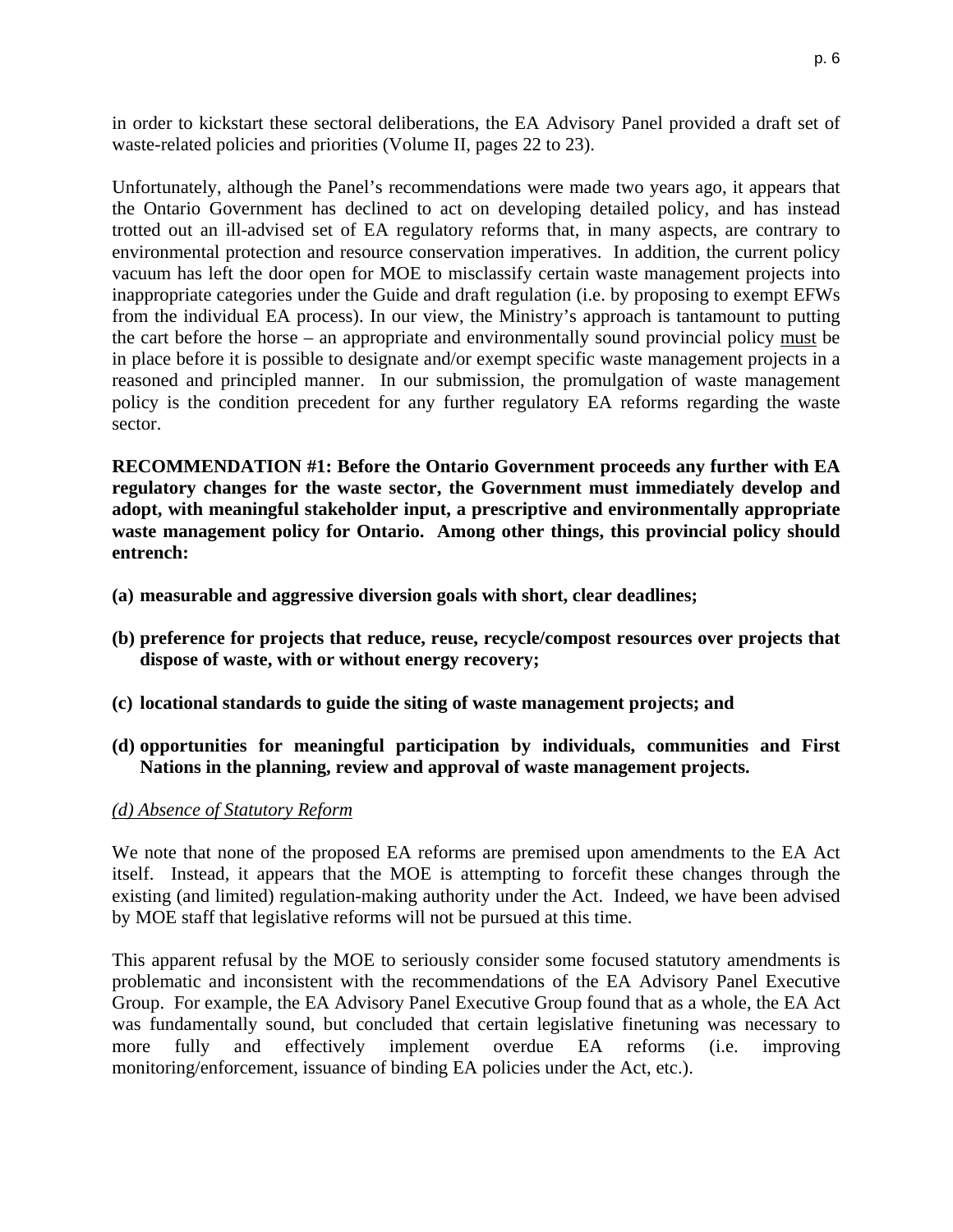In our view, the efficacy and enforceability of sectoral EA reforms would be significantly enhanced by the timely passage of key legislative amendments identified by the EA Advisory Panel Executive Group. Accordingly, we call upon the Ontario Government to enact these amendments if it intends to proceed with waste-related changes to the EA process.

**RECOMMENDATION #2: The Government of Ontario should immediately enact the selective statutory amendments to the EA Act recommended by the EA Advisory Panel Executive Group. In particular, the Government should amend the Act in relation to:** 

**(a) expansion of regulation-making authority;** 

- **(b) issuance of binding policy guidelines under section 27.1 of the Act;**
- **(c) imposition of EA application fees; and**
- **(d) strengthening inspection, monitoring and enforcement.**

# **PART II – SPECIFIC COMMENTS**

In addition to the foregoing general comments on the MOE's proposed EA reforms, we also have a number of specific legal, technical, policy and implementation concerns about the scope and content of the proposed Guide and draft regulation, as described below.

### *(a) Public vs. Private Proponents*

Both the Guide and the draft regulation attempt to apply the EA requirements equally to public and private proponents. We strongly commend the MOE for commiting to utilize environmental significance – rather than proponency – for the purposes of delineating EA obligations.

However, although public and private proponents will be treated alike under the MOE's proposed EA reforms, it appears that certain waste disposal projects will receive preferential treatment as compared to substantially similar projects that pose virtually identical environmental risks, impacts and concerns. Under the MOE's proposal, for example, thermal degradation facilities with energy recovery components will be exempt from EA requirements, but thermal degradation facilities without energy recovery components remain subject to EA requirements.

As discussed below, from an energy input and resource conservation perspective, there is no compelling environmental rationale to support the MOE's curious attempt to favour or promote EFWs in this manner. Similarly, we are unaware of any persuasive environmental evidence that suggests that EFWs are environmentally superior to large landfills, which will correctly remain subject to EA requirements under the MOE proposals. Furthermore, promotion of EFWs is inconsistent with other energy policies of the Ontario government. Incineration of waste is more greenhouse gas intensive than burning coal. Thus, phasing out coal while encouraging EFW facilities is counterintuitive.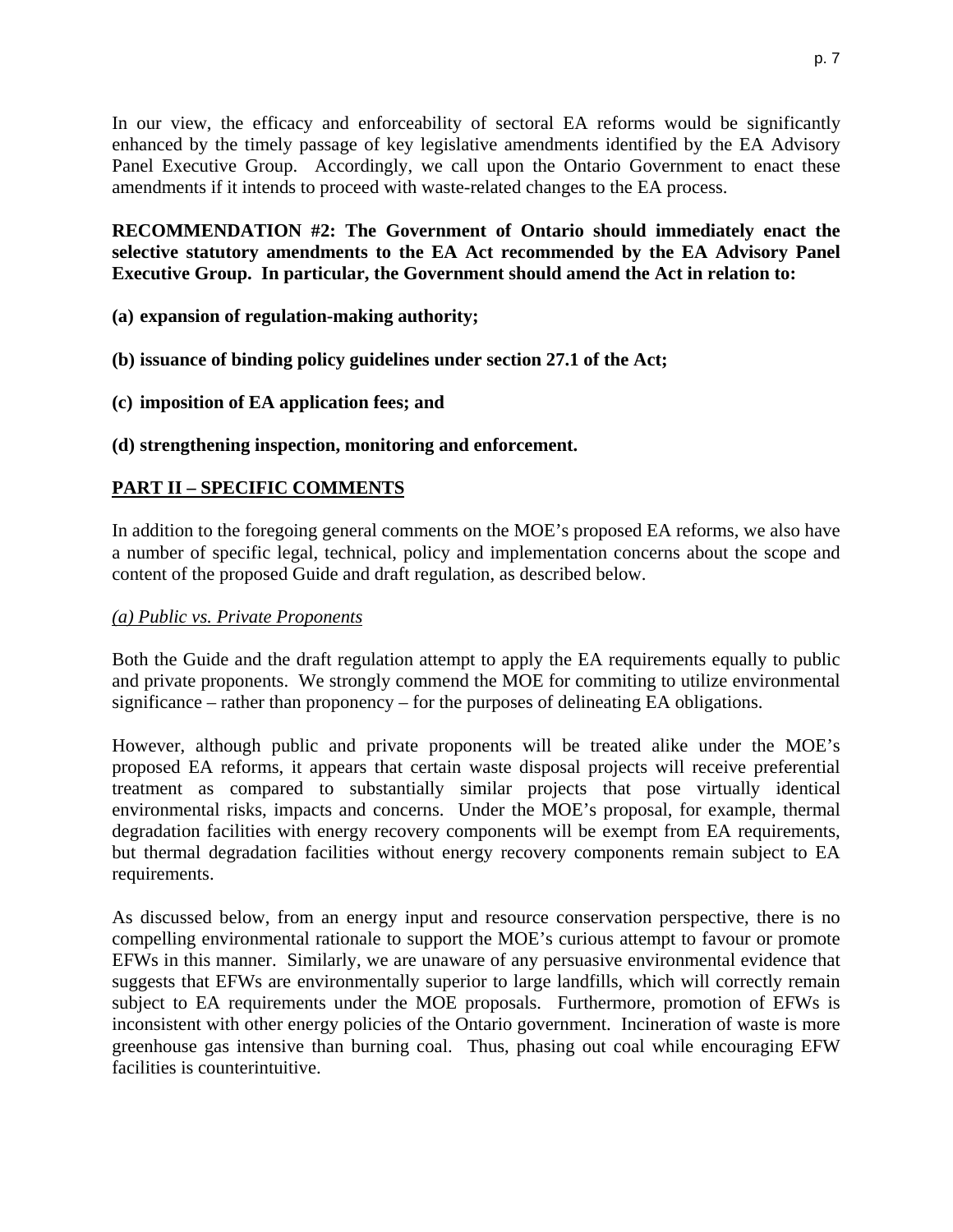Accordingly, in order to ensure that there is consistent and equitable treatment within and among classes of waste management projects (and to more judiciously utilize environmental significance as the paramount criterion for delineating EA obligations), it will be necessary to revisit the MOE's proposed project classification scheme, as described below.

#### *(b) Three-Tiered Approach to Waste Management Projects*

In principle, we do not necessarily object to the MOE's proposal to create three different categories of environmental review (i.e. EA; Environmental Screening; EA exemption). We further recognize that specific projects within each category must still comply with statutory and regulatory requirements under the *Environmental Protection Act* ("EPA") and other applicable laws. In general terms, then, the MOE's proposed three-tiered approach is somewhat consistent with the EA Advisory Panel's recommendations to create standardized types of planning/review procedures that correspond to the environmental significance of different categories of waste management projects.

In practice, however, a number of intractable problems arise from the MOE's proposed candidates for these different categories of environmental review: see Figure 1 of the Guide. For example, a close reading of the EA Advisory Panel's report reveals that nowhere did the Panel recommend that EFWs or small landfills should be wholly exempted from the EA process. Thus, the MOE's proposal to apply the relatively weak Environmental Screening process to these environmentally significant projects did not originate with the EA Advisory Panel. Instead, it appears to have originated from MOE bureaucrats with an unduly optimistic (or completely unrealistic) view of the environmental impacts and risks associated with EFWs and small landfills. Moreover, by any objective standard, this MOE proposal can only be characterized as a retrogressive rollback from the current EA regime.

#### *(c) Unjustified EA Exemption for EFWs*

 $\overline{a}$ 

For various reasons, we particularly object to the MOE's ill-conceived proposal to exempt EFWs from individual EA requirements. First, by simply permitting EFWs to track through the Environmental Screening process, the province is conferring cost and timing advantages to EFWs over projects that remain subject to EA requirements. However, to our knowledge, there is no persuasive public policy reason or empirical evidence to suggest that EFWs are less environmentally harmful than non-EFW incinerators or landfills.

Second, from an energy input/output perspective, it is well-documented that EFWs are net  $\text{consumers}$  – not producers – of energy, as compared to recycling.<sup>[4](#page-7-0)</sup> Therefore, the claimed energy "benefits" of EFWs cannot serve as proper justification for taking such projects out of the EA process and subjecting them to the ill-defined Environmental Screening process.

<span id="page-7-0"></span><sup>&</sup>lt;sup>4</sup> See, for example, Jeffrey Morris, "Comparative Life Cycle Assessments for Curbside Recycling Versus Either Landfilling or Incineration with Energy Recovery", Int. J.LCA 2004; Sound Resources Management Group Inc., *Comparison of Environmental Burdens: Recycling, Disposal with Energy Recovery from Landfill Gases, and Disposal via Hypothetical Waste to Energy Incineration* (2004).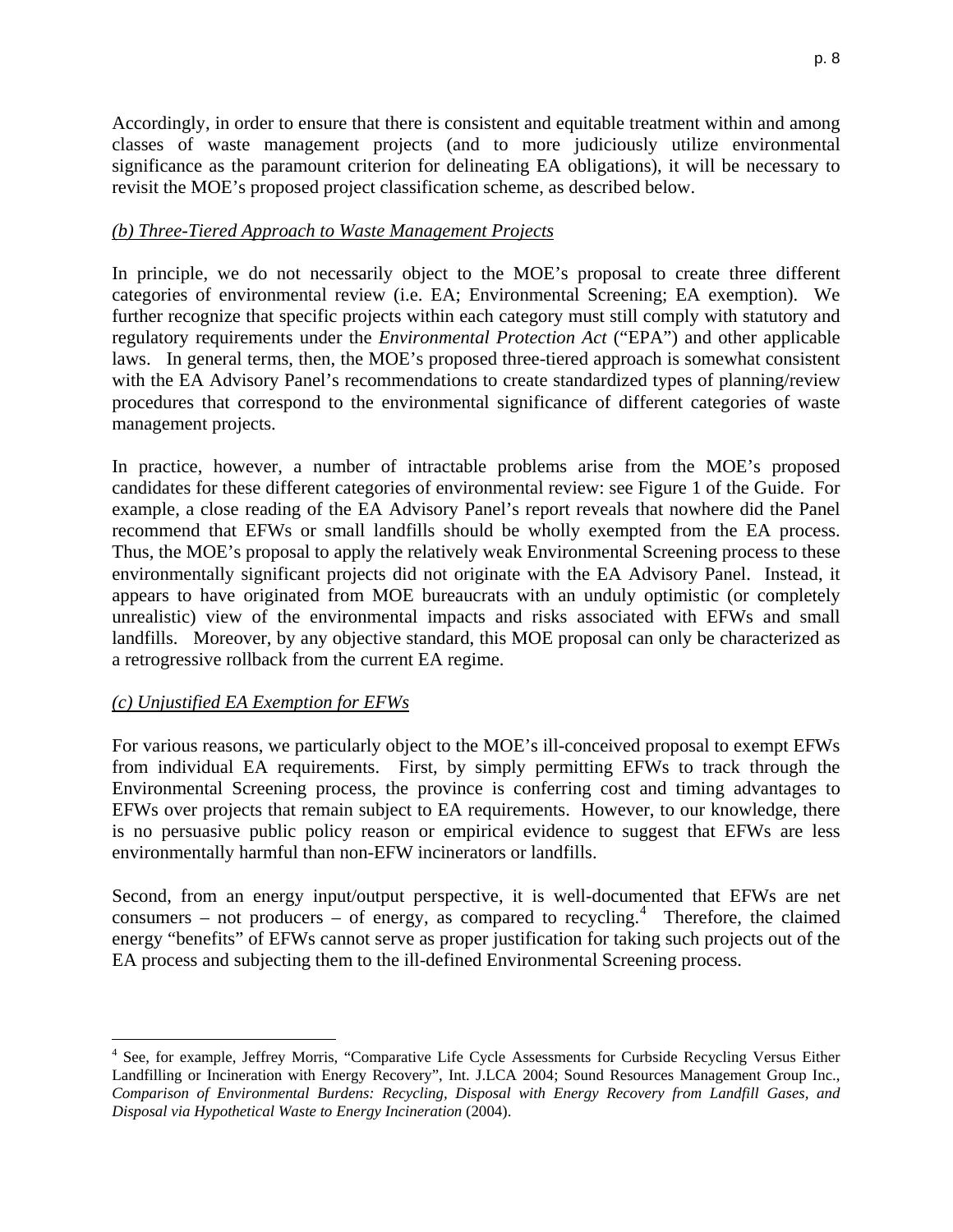Third, we remain highly concerned that fast-tracking EFWs under the Environmental Screening process ignores the fact that EFWs will likely be competing for waste stream components that should otherwise be diverted through reuse or recycling programs. In our view, the direct, indirect and cumulative impacts of EFWs upon public and private 3Rs programs, both in the short- and long-term, are extremely important considerations regarding the viability or acceptability of EFW proposals. However, it does not appear that such considerations must be addressed under the Environmental Screening process.

In summary, we strongly suspect that the proposed treatment of EFWs under the MOE's new regime is premised, at least in part, on various myths being spun by EFW proponents and industry apologists (i.e., that modern incineration technology is economical and "clean", that toxic air emissions are no longer an issue, that fly ash/bottom ash disposal is not a problem, that EFWs do not compete with 3Rs, etc.). In our view, these kinds of subjective claims and debatable opinions are precisely what should be put to the test in the EA process whenever proponents put forward site-specific applications to construct and operate EFWs in Ontario. Accordingly, we strongly urge the Ontario government to ensure that EFWs remain subject to individual EA requirements.

### *(d) Unjustified EA Exemption for Small Landfills*

We are also troubled by the MOE's proposal to exempt "small" landfills from individual EA. First, we are concerned that this preferential treatment will likely lead to a proliferation of small landfills blighting the rural landscape of Ontario. From an environmental impact perspective, we are unaware of any compelling evidence demonstrating that small landfills are preferable to large landfills. Indeed, the converse seems to be true, in that an increased number of smaller landfills scattered across the province has greater cumulative potential to affect more persons, more airsheds, and more water resources across a greater swath of Ontario. In addition, smaller landfills generally tend not to have sophisticated design features that prevent or eliminate adverse environmental impacts.

Second, we are concerned that by allowing "small" landfills to evade EA scrutiny, proponents of new or expanded landfills will piecemeal their proposals into a series of smaller projects that just fall within the Environmental Screening threshold. These kinds of incremental landfill expansions should not be permitted to proceed in the absence of a rigorous EA process that properly examines need and alternatives (especially since landfills should be sized only to accept limited amounts of residual waste that cannot otherwise be reduced, reused, recycled or composted).

The bottom line is that regardless of whether landfills are large or small, they constitute a form of final disposal with serious public health, environmental protection, and resource conservation implications. For these reasons, landfills must generally remain subject to individual EA requirements. If the province is truly serious about improving its diversion track record (and about protecting public health and the environment), then proposed landfills should continue to receive scrutiny under the individual EA process. Where there is a demonstrable need for local capacity to dispose of locally generated residuals, then it may be appropriate to consider scoping the resulting EA in an appropriate manner to examine the issues in dispute (if any). As a general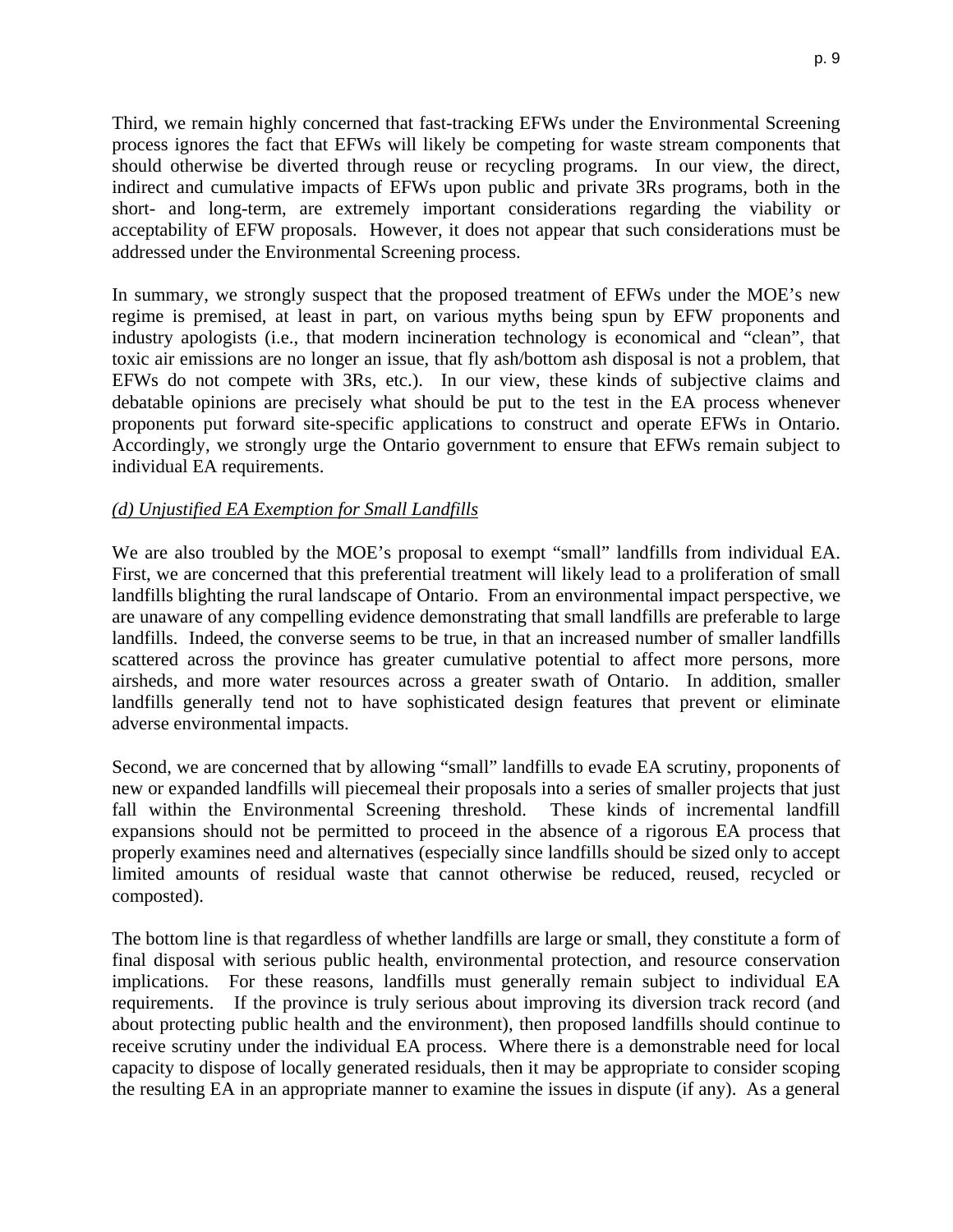principle, however, public and private proposals to establish or expand landfills should not receive a free pass under the EA Act.

### *(e) Need to Review and Revise Project Classification Scheme*

We note that the MOE has declined to release a public discussion paper that attempts to explain its proposed candidates (or thresholds) in Figure 1 of the Guide for the different types of environmental review in the waste sector. In the absence of such a discussion document, we can only conclude that the MOE's proposed project classification is arbitrary. This is unacceptable. Accordingly, we recommend that the MOE should immediately establish a small sectoral working group of representative stakeholders to reconsider and provide advice to the MOE on its proposed project classification scheme.

However, the starting point for these deliberations should be that all new or expanded landfills and incinerators (including EFWs) are subject to individual EA, while the appropriate classification for all other waste management projects (i.e. transfer stations) remains open to further discussion. Ideally, the sectoral working group should be able to develop some consensus-based advice to MOE on project classification. If disagreement arises on specific project types, then, at the very least, the MOE will have the benefit of the competing viewpoints before deciding upon project classification (as opposed to unilaterally trying to decide these issues behind closed doors without meaningful stakeholder input).

We are aware that some proponents of EFWs and small landfills may argue that keeping their projects subject to EA (rather than Environmental Screening) will pose barriers to the timely approval of such projects. However, the EA track record does not substantiate such concerns. Over the years, for example, almost all non-hazardous waste disposal sites have succeeded in obtaining approval under the EA Act, and most of these approvals have been issued without EA or EPA hearings. In addition, the Minister enjoys considerable discretion to tailor Terms of Reference to ensure that waste disposal EA's are focused on the real issues in dispute. Indeed, at the present time, the vast majority of waste management EA's have proceeded under "scoped" rather than "full" EAs.

Accordingly, proponents' complaints that the current EA process cannot be successfully navigated, or that the EA process gets bogged down by peripheral issues, are unfounded on the evidence and cannot be invoked as the rationale for subjecting EFWs and small landfills to Environmental Screening rather than individual EA.

**RECOMMENDATION #3: EFWs and small landfills should remain subject to the individual EA process, as should large landfills and all forms of "thermal degradation" (with or without energy recovery). The MOE should establish a small sectoral working group of representative stakeholders to discuss and provide advice on the appropriate classification for all other types of waste management projects.**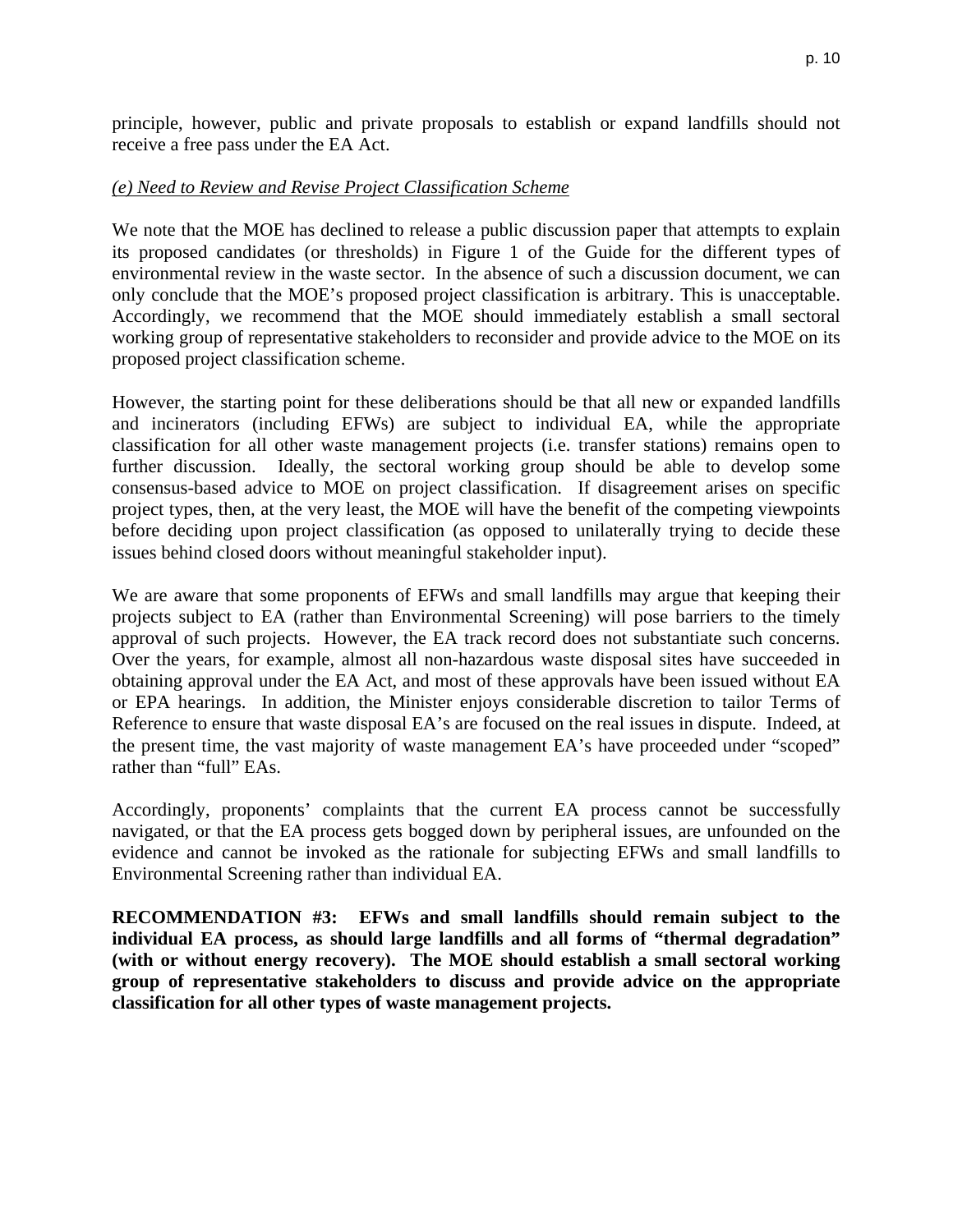### *(f) The Need to Repeal O.Reg. 206/97 and Amend Section 32 of the EBR*

In our view, the MOE's proposed project classification scheme also triggers the need to repeal O.Reg. 206/97 under the EPA.

O.Reg. 206/97 currently provides that any waste disposal site or waste management system that is subject to section 5 of the EA Act is automatically exempt from the public hearing requirements under sections 30 and 32 of the EPA. The EA Advisory Panel Executive Group specifically recommended that O.Reg.206/97 should be substantially overhauled (see Recommendation 35). However, the MOE has failed or refused to act on this recommendation to date.

Given the MOE's inaction on this matter, we remain gravely concerned about O.Reg.206/97 in light of the draft EA regulation's attempt to designate various waste management projects as being subject to the EA Act (but then, in many cases, conditionally exempting certain projects as long as the proponents comply with the Environmental Screening process). This cumbersome approach appears to significantly extend the coverage of O.Reg. 206/97, and, more importantly, it continues to nullify public hearing rights that are entrenched in law. Even for projects that remain subject to individual EA under the MOE proposal, O.Reg. 206/97 unjustifiably deprives Ontarians of public hearing rights.

As long as O.Reg.206/97 remains in force, the most controversial, risk-laden and problematic landfills or incinerators could be approved without public hearings under the EA Act or the EPA to evaluate the technical soundness and environmental acceptability of the proposed facilities. Accordingly, we hereby recommend that O.Reg.206/97 should be repealed forthwith.

We further note that the EA Advisory Panel further recommended the amendment of the "EA exception" to public participation currently entrenched within section 32 of the *Environmental Bill of Rights* (Recommendation 17). Similar recommendations have been made in recent years by the Environmental Commissioner of Ontario.<sup>[5](#page-10-0)</sup> In effect, section 32 of the *Environmental Bill of Rights* ("EBR") provides that statutory instruments for projects that have been approved or exempted under the EA Act are not subject to: (a) mandatory public notice on the EBR Registry; (b) mandatory public comment opportunities under Part II of the EBR; and (c) the third-party appeal provisions of the EBR.

In the waste management context, section 32 of the EBR essentially means that there are no public notice/comment/appeal opportunities on the detailed EPA certificates of approval once waste disposal sites have been approved or exempted under the EA Act. As noted by the Environmental Commissioner, this section 32 exception has improperly shielded some environmentally significant projects from meaningful public scrutiny.<sup>[6](#page-10-1)</sup>

Accordingly, we concur with the EA Advisory Panel's recommendation that the Ontario Government needs to review and revise section 32 of the EBR.

 $\overline{a}$ 

<span id="page-10-0"></span><sup>&</sup>lt;sup>5</sup> ECO, *Looking Forward: The Environmental Bill of Rights – Special Report to the Ontario Legislature (March 1,* 2005), Recommendation 9.

<span id="page-10-1"></span><sup>6</sup> ECO, *Choosing Our Legacy: 2003-2004 Annual Report* (October 2004), page 53.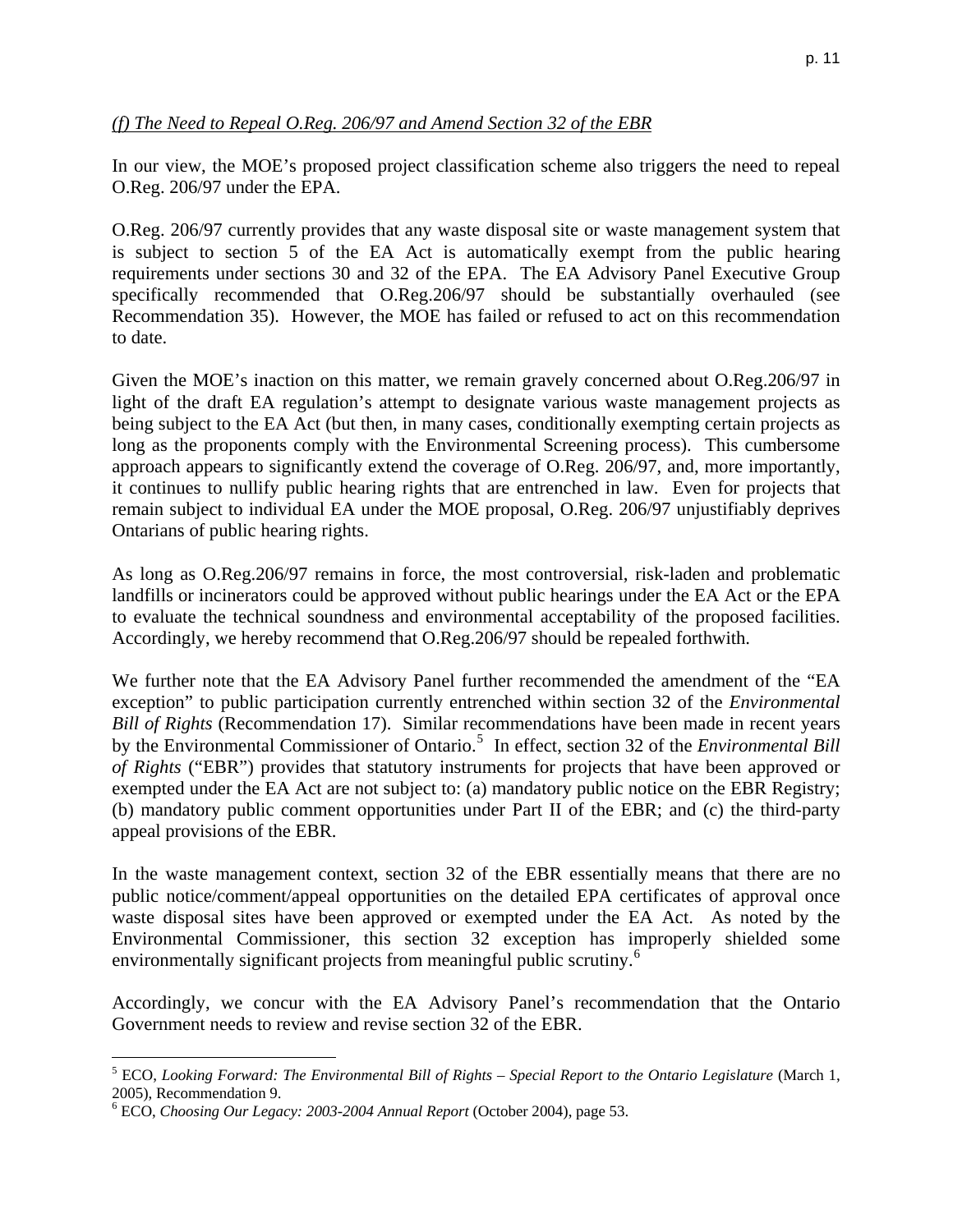# **RECOMMENDATION #4: The Ontario Government should immediately repeal O.Reg. 206/97 under the EPA, and should amend or eliminate the "EA exception" to public participation currently entrenched within section 32 of the** *Environmental Bill of Rights.*

### *(g) Content of Part A of the Guide*

Ironically, although the Guide purports to provide direction on EA requirements for waste management projects, the reality is that no such direction is actually provided in either the Guide or the draft regulation. Instead, the bulk of the Guide provides procedural details on the Environmental Screening process rather than EA. Legally speaking, Environmental Screening is not equivalent to an individual EA, particularly since Environmental Screening does not require consideration of need or alternatives. Therefore, in relation to projects still subject to EA, proponents, citizens and regulators can obtain little or no information in the Guide and draft regulation about the procedural and substantive requirements for preparing and submitting Terms of Reference/EAs in the waste sector. The result is that the MOE's current proposal contains no prescriptive details to govern the preparation, review and approval of waste management EAs.

We acknowledge that in 2006, the MOE released three draft Codes of Practice that outline the MOE's general "expectations" for EAs, and that provide "guidance" on the roles and responsibilities of EA participants. These three initial Codes addressed matters such as: Terms of Reference; public consultation; and mediation. It is our understanding that two additional Codes of Practice will be released shortly in relation to preparing individual EA and Class EAs.<sup>[7](#page-11-0)</sup>

The basic problem, however, is that these Codes are not binding or enforceable in and of themselves, and they do not represent clear and unambiguous rules for EAs, either for undertakings in general or for the waste sector in particular. Thus, the EA process for waste management projects will continue to be plagued by uncertainty, controversy, and the "let's make a deal" approach of proponents and EA administrators (especially in relation to key EA planning considerations such as "need", "alternatives to", and alternative sites). In short, despite MOE promises to "clarify" and "streamline" the EA process for waste management projects, the current set of proposals does little to actually achieve this purpose. Instead, the MOE proposals are mostly notable for their objectionable attempts to take environmentally significant projects out of the EA process.

On this issue, we must point out that the EA Advisory Panel strongly recommended a fundamental paradigm shift from discretion-based EA to a rules-based regime. The EA Advisory Panel further recommended the development of a detailed sectoral regulation that clearly specified EA requirements for the waste sector (Recommendation 5). Unfortunately, it appears that neither the proposed Guide nor draft regulation is fully responsive to these recommendations. We therefore call upon the MOE to withdraw the proposed Guide and draft regulation, and to substantially redraft them, with meaningful stakeholder input, in a manner that is consistent with the EA Advisory Panel's recommendations regarding the need for prescriptive rules on EA content and procedure for the waste sector.

 $\overline{a}$ 

<span id="page-11-0"></span> $7$  Memorandum from Minister Broten to EA Practitioners dated October 31, 2006.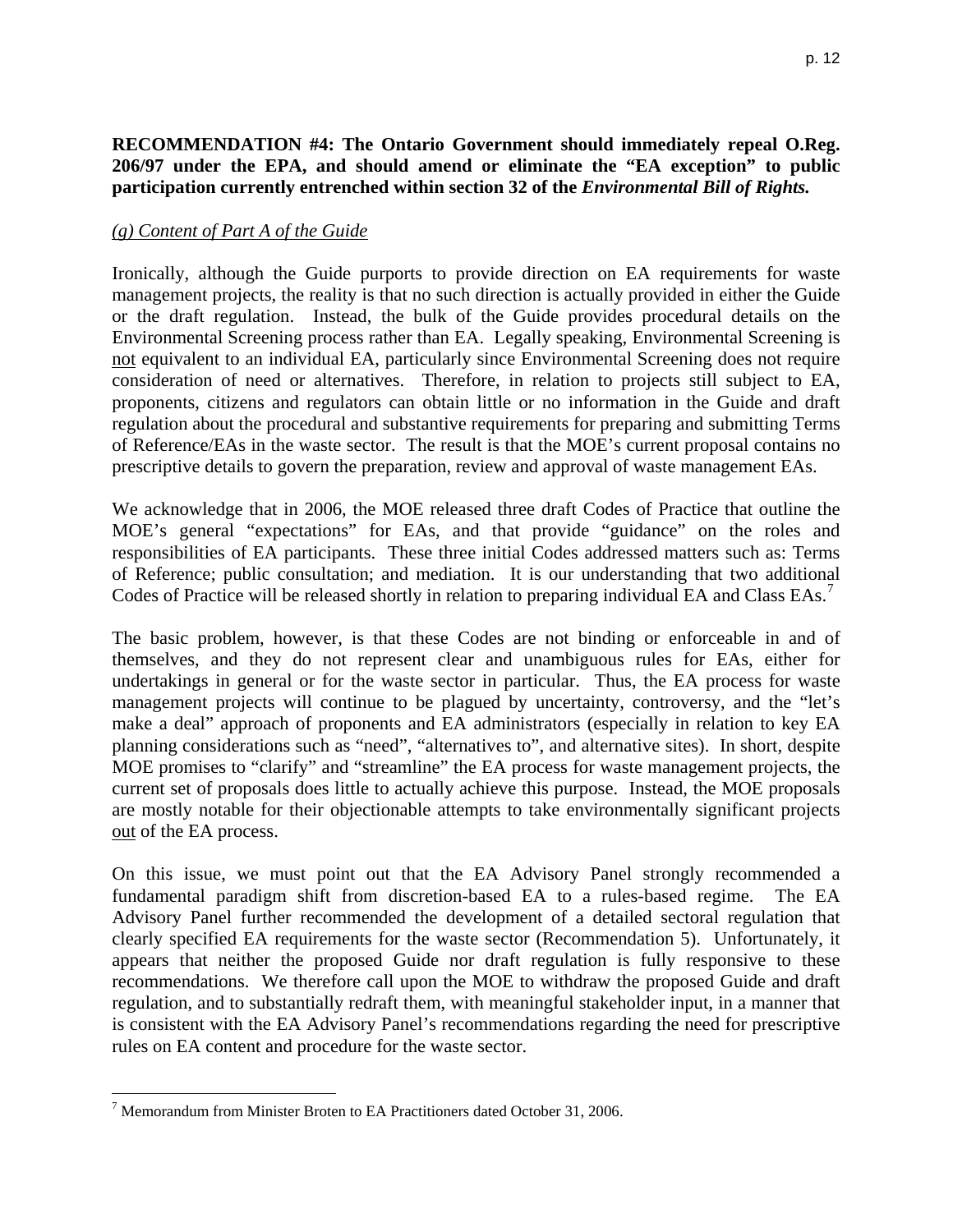# **RECOMMENDATION #5: The current Guide and draft regulation should be withdrawn, and the MOE should redraft these documents, with meaningful public input, to ensure consistency with the EA Advisory Panel's recommendations regarding the need for prescriptive rules on EA content and procedure for the waste sector.**

When re-drafting the Guide, the MOE should ensure that Part A includes an expanded discussion of the stated purpose of the EA Act ("betterment of Ontarians" by providing for the "protection, conservation, and wise management" of the environment). Inexplicably, the EA Act's purpose statement is virtually absent from Part A of the Guide, even though it is (or should be) the paramount consideration when deciding whether to approve, reject or exempt waste management projects under the Act.

In terms of revising the Guide's content, we would further suggest that the upfront EA Glossary could be re-located to the back of the Guide. However, for public/proponent education purposes, we would prefer to see the MOE separately publish an accurate and sufficiently detailed EA guide or manual. This publication should be posted or linked to the "EA Activities" component of the MOE's website.

In addition, we note that the introductory section of the Guide contains information on how to access the MOE's "EA Activities" website. While these directions are helpful, it is our view that the MOE's current website presence regarding EA (both general resources and project-specific information) is woefully inadequate and in dire need of substantial expansion and upgrading. As soon as possible, the MOE's website needs to provide full and timely access to all key EA program documentation (i.e., EA Act, regulations, policies, guidelines, Codes of Practice, etc), as well as project-specific information (i.e., proposed or approved Terms of Reference, public notices, status updates, elevation requests/decisions, proponent reports or studies [in pdf version], etc.). Aside from improving website content, steps should also be taken to deploy readily available internet technology to make the MOE's EA website more navigable, userfriendly, and interactive (i.e., by allowing public/agency reviewers to directly input comments on web-posted documents).

On this point, we note that the EA Advisory Panel recommended that the MOE substantially improve its EA-related website (Recommendation 22). To date, however, there appears to be little tangible progress by MOE in acting upon the Panel's recommendation in this regard. Thus, the MOE's existing EA website presence can be fairly described as "trailing edge", not cutting edge. More importantly, we submit that a well-designed and fully functional EA website will greatly assist in clarifying the EA process, and will significantly facilitate public participation under the EA Act.

In relation to "public consultation," we find that the Guide's discussion is too perfunctory and generally devoid of implementation details on how proponents can satisfy the EA Act's legal requirements for notifying and involving interested stakeholders and communities. Alarmingly, the Guide fails to discuss (or even mention) the need for proponents to provide monetary assistance (i.e., participant funding) so that interested persons can retain the legal, technical or scientific expertise that may be necessary for them to participate meaningfully in individual EAs or Environmental Screening processes. These and related omissions in the Guide are not cured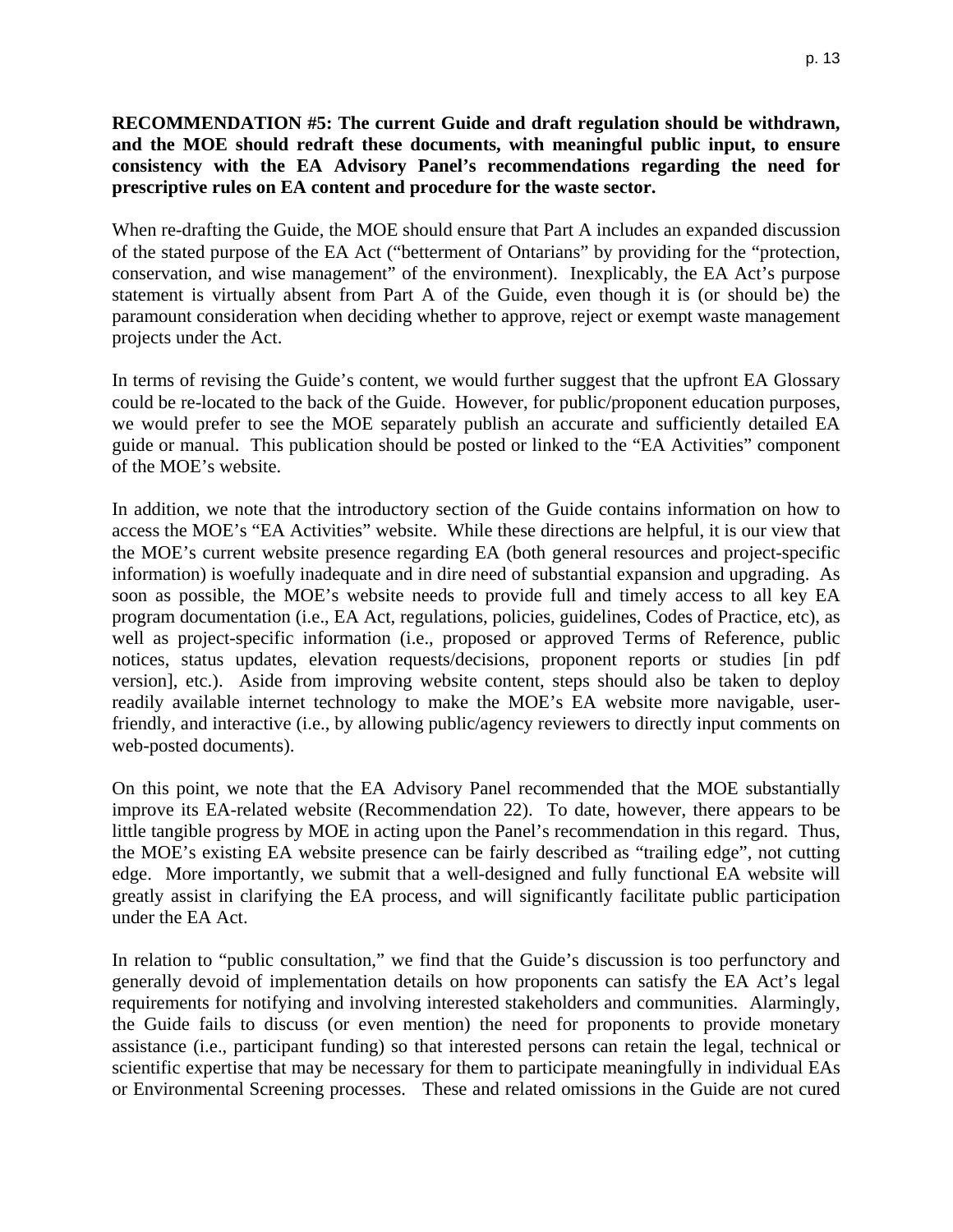by the vacuous content of the draft Code of Practice on public consultation. Accordingly, as the Guide is re-drafted, it will be necessary for the Guide to be more reflective of the numerous reforms for public consultation recommended by the EA Advisory Panel (Recommendations 8 to 10).

Similarly, we find that the Guide's abbreviated discussion of "consultation with Aboriginal peoples" to be incomplete, contentious and erroneous in law. For example, the Guide concedes that the Crown's "duty to consult" may arise in certain circumstances, but the Guide never fully or properly describes the circumstances where the duty does arise in fact and in law. The absence of such guidance in the Guide is not helpful to proponents or representatives of First Nation and Aboriginal communities. In addition, while the Guide describes the Crown's obligation as a duty to "consult," the courts have been quite clear that this emerging doctrine also involves the duty to "accommodate" First Nation and Aboriginal concerns. Similarly, the Guide appears to be on questionable legal ground when it fails to adequately distinguish or explain the delegable and non-delegable aspects of the Crown's duty to consult and accommodate. For these reasons, we would suggest that the Guide be carefully rewritten and significantly expanded on this important topic.

In making this suggestion, we are aware that Part B of the Guide provides additional information on the First Nation/Aboriginal consultation within the Environmental Screening process. However, we are unaware of whether the MOE actually consulted First Nations and Aboriginal communities that have been involved in waste management undertakings under the EA Act to obtain their input on the proposed consultation measures. If the MOE has not already done so, we would strongly urge Ontario to specifically solicit such input to ensure that the resulting consultation procedures, protocols and arrangements are actually responsive to the needs and challenges facing First Nations and Aboriginal communities that are interested in, or affected by, waste management projects.

In terms of the transitional provisions set out in the Guide, we strongly object to the ill-conceived proposal to allow certain proponents currently within the individual EA process to "opt out" by merely filing a notice with the Director. In our view, any "in the mill" applications (including the various regional EFW proposals now undergoing EA) must continue to be processed and reviewed in accordance with current EA requirements, rather than the new Environmental Screening requirements. Assuming (without deciding) that it is even lawful to give retroactive effect to this substantive change in the applicability of the EA Act, we are concerned that the "opt out" option provides an incentive to existing proponents to delay and obfuscate until the new waste regulation takes effect. Moreover, such maneuvers would be unfair to stakeholders who have participated in existing EA processes in good faith, and who have a reasonable expectation that EA requirements (including the possibility of EA hearings) will continue to apply to "in the mill" applications. In our view, only new projects that post-date the waste regulation should be able to take advantage of the Environmental Screening process.

We are also concerned about the Guide's lack of clarity regarding EFW projects that could trigger both the waste sector Screening process and the electricity sector Screening process (O.Reg. 116/01). First, we do not agree that EFWs should be subject to the screening process under the Guide, as described above. Second, while we agree with the principle of "one project,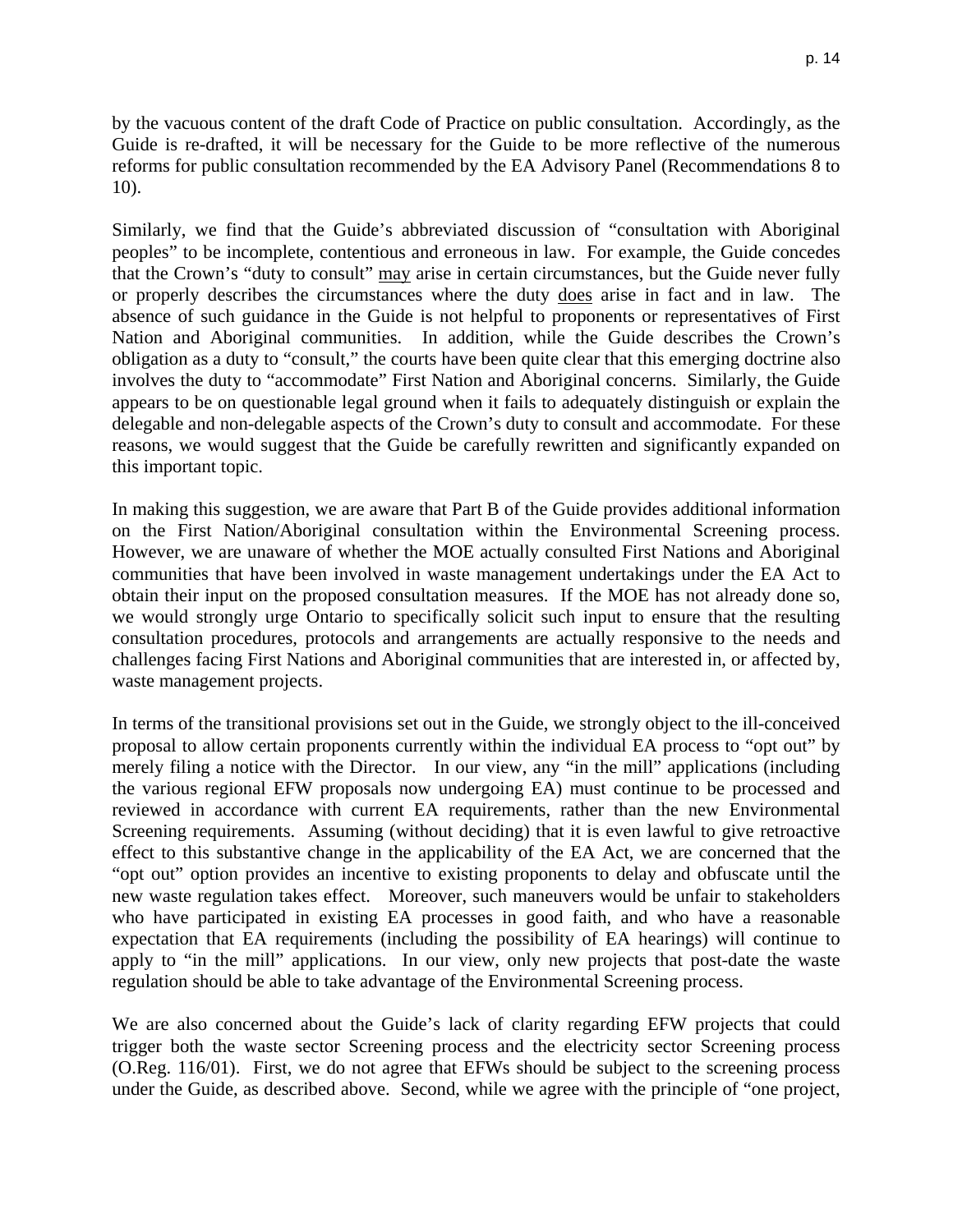p. 15

one EA", the Guide does not provide sufficient information on how to integrate the overlapping sectoral EA requirements for the energy and waste sectors. Thus, we would suggest that this matter should be explained in more detail in the revised Guide.

# *(h) Environmental Screening Process: Part B of the Guide*

Aside from the above-noted concerns about project classification and Guide content, we have several concerns about the Environmental Screening process described within Part B of the Guide.

In general terms, it appears to us that Environmental Screening is simply a glorified version of Part V of the EPA, which is largely an exercise in site-specific impact mitigation rather than comprehensive environmental planning aimed at achieving sustainability. Indeed, from the public interest perspective, we are unaware of any value-added benefits of applying the Environmental Screening process on top of the substantially similar certificate of approval process under Part V of the EPA.

For example, Part B of the Guide aptly describes Environmental Screening as a "proponentdriven, self-assessment" process. In our experience, this model tends to generate self-serving "self-assessments" by proponents, who generally tend to overstate the benefits of their projects and downplay (or ignore) the attendant risks and impacts. Moreover, given that the Environmental Screening process does not expressly require consideration of need and alternatives, it cannot be considered as being substantially equivalent to the individual EA process.

For these reasons, if the Environmental Screening process is going to be utilized within the waste sector, then it must be confined to environmentally benign projects (i.e., small-scale, sited in appropriate locations, consistent with provincial waste policy, environmental impacts that are relatively minor and readily mitigable). Thus, EFWs and small landfills should not be eligible for inclusion in the Environmental Screening process, as described above.

Part B of the Guide further indicates that if a proponent does not follow the prescribed requirements of the Environmental Screening process, then that proponent is in contravention of the EA Act. If this warning is intended to ensure compliance with the Screening process, it represents a hollow threat for various reasons. First, as noted by the EA Advisory Panel, it is questionable whether the EA and Approvals Branch has sufficient resources and institutional willingness to proactively monitor and systematically enforce compliance with the Environmental Screening process (or, for that matter, other mandatory components of Ontario's overall EA program). Second, as noted by the EA Advisory Panel, the EA Act currently lacks the inspection, enforcement, order-making and penalty provisions commonly found in other environmental statutes. Third, the textual description of the Environmental Screening process is rife with permissive language (i.e., "may", "expected", "encouraged" or "should") as opposed to more mandatory or prescriptive language (i.e., "shall" or "must"). Thus, it appears that proponents have considerable latitude and discretion in terms of how the Screening process is carried out (including how long it takes to complete, what constitutes a "significant modification" for addendum purposes, etc.). In our view, the proliferation of discretionary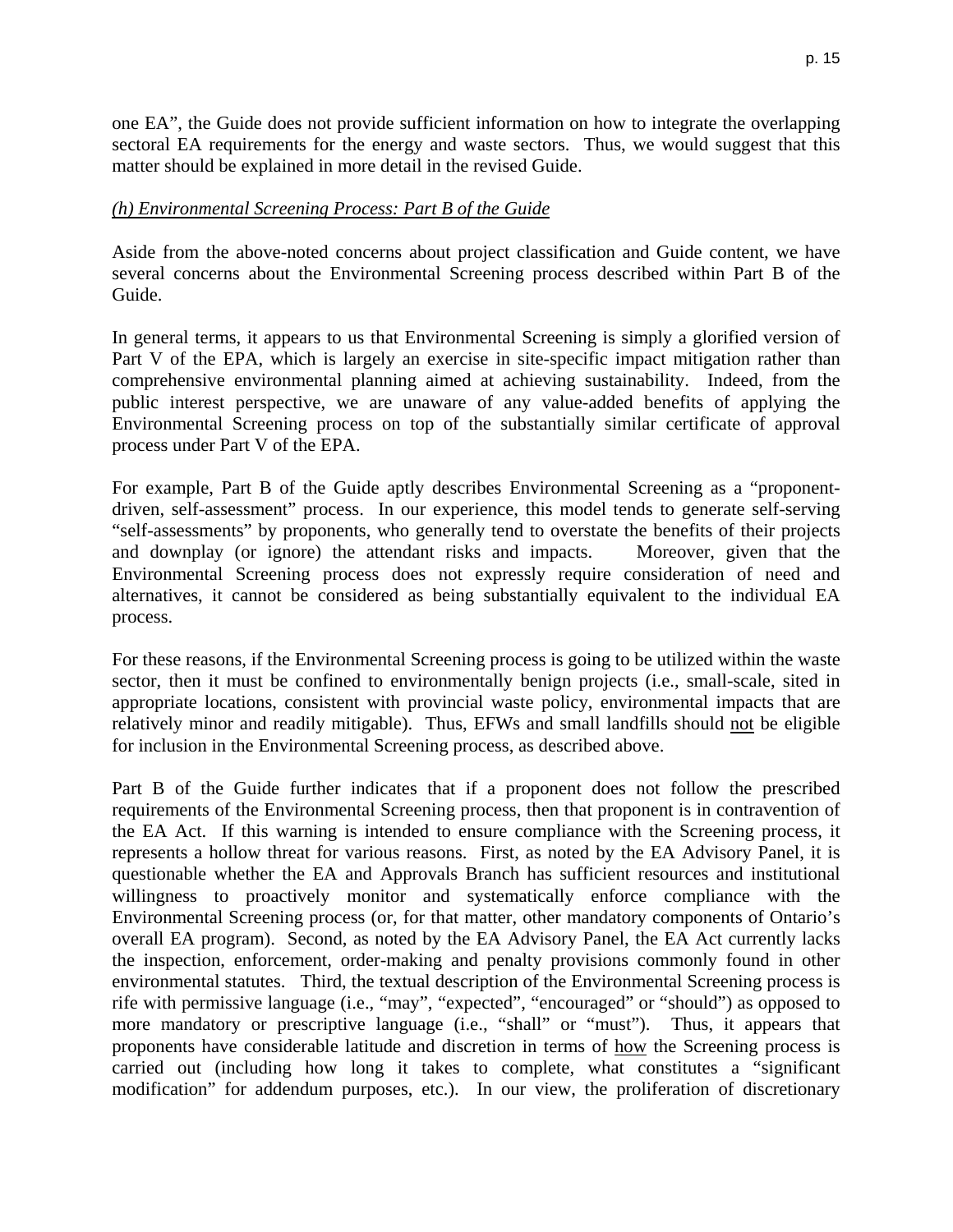"weasel words" within the Screening process significantly diminishes the efficacy and enforceability of the Screening process, except, perhaps, in rare situations where a proponent may be attempting to wholly evade its broadly worded obligations under the Screening process.

In our view, the Guide's stern admonition to proponents to comply with the Screening process is virtually meaningless unless and until the EA and Approvals Branch is adequately resourced, the Screening process is made more prescriptive in nature (including prescribed forms), and the Act is amended to entrench appropriate compliance mechanisms, as discussed above. Indeed, it is our opinion that enhanced monitoring/enforcement under the EA Act is the *quid pro quo* for establishing an Environmental Screening process. In short, if certain waste management proponents are going to be entrusted to comply with the Screening requirements (rather than undergo individual EA), then we recommend that the MOE establish a rigorous regime for timely and effective follow-up activities to ensure that proponents actually comply with these requirements (including commitments made, or conditions imposed, during the planning process).

### **RECOMMENDATION #6: The MOE must significantly strengthen its ability to undertake monitoring, inspection and enforcement activities under the EA program, particularly in relation to the proposed Environmental Screening process.**

It further appears that the MOE is placing considerable reliance on proponents to accurately complete the "yes" and "no" boxes of the screening criteria checklist. In our view, this reliance is misplaced for several reasons. First, the checklist gets completed at a very preliminary stage of the process (i.e., before any environmental studies or reports have been conducted), which means that the proponent's answers are likely to be little more than speculation or conjecture at best. Indeed, given the early timing of the checklist completion, it seems advisable to create a third category of answer (i.e., "unknown") which, among other things, will assist the proponent in determining the appropriate scope and extent of the Environmental Screening Report. Second, as noted above, the checklist does not appear to require consideration of need, "alternatives to" and alternative sites, nor does it appear to require consideration of cumulative impacts from other sources of contamination in the vicinity of the proposed waste management project. We would, therefore, suggest that the checklist be revised to incorporate these important environmental planning considerations.

Another concern about the proposed Environmental Screening process relates to the opportunities for public access to, and comment upon, detailed technical reports generated within the process. On this matter, the Guide provides mixed if not inconsistent direction to proponents. For example, page 38 of the Guide directs proponents to make such reports available "if requested," while page 40 indicates that all supporting documents should be "available" with the Screening Report.

Based upon our experiences under other Class EAs and the electricity sector screening process, we see two fundamental problems with this approach. First, providing detailed reports and supporting documentation at or near the end of the Screening process deprives participants of the ability to provide timely input into the key decision points or milestones that occur earlier within the Screening process. Second, forcing people to file "requests" with the proponent for copies of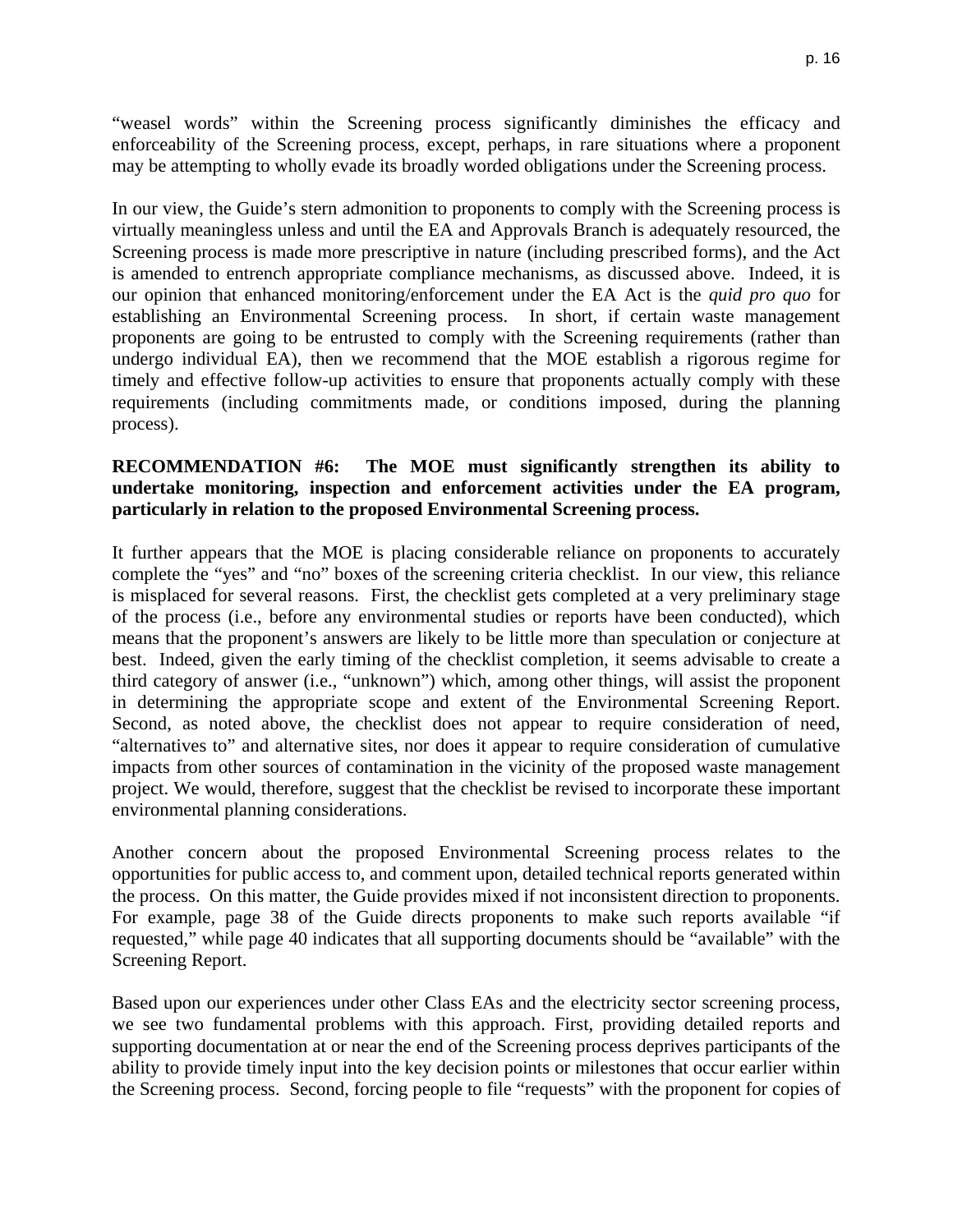the reports or supporting documentation will inevitably chew up critical days in the time-limited public comment periods within the Screening process.

In our view, it would be far preferable and more efficient for the Guide and draft regulation to expressly require such reports and supporting documents to be automatically available to interested stakeholders (i.e., by mailouts to stakeholder lists, by posting to MOE EA website and/or a project-specific website maintained by the proponent, etc.). We would further suggest that it would be helpful for the Guide and draft regulation to require proponents to establish a centralized registry or database of persons wishing to be notified and to receive reports and supporting documents as they are produced within the Screening process. Otherwise, certain interested stakeholders (i.e., regional or provincial non-governmental organizations) may be "missed" by the proponent's local notification efforts (i.e., advertisements in local newspapers with limited circulation).

#### **RECOMMENDATION #7: The Guide and draft regulation must be revised to ensure that there is full and timely stakeholder access to all detailed reports and supporting documents generated at every stage of the Environmental Screening process.**

#### *(i) Deciding "Elevation Requests"*

Although the MOE proposes, for example, to take EFWs and small landfills out of the EA process, it remains theoretically possible for the Director to grant "elevation requests" to ensure that particularly significant projects undergo individual EA rather than the Environmentally Screening process. In theory, it also remains open to proponents to voluntarily leave the Environmental Screening process and to instead conduct an individual EA for specific projects.

However, the Ontario experience amply demonstrates that, subject to certain exceptions, virtually no proponents subject to Class EAs or Screening procedures routinely volunteer to conduct individual EAs. Thus, we derive no comfort from the MOE's proposed procedure for making and deciding elevation requests in relation to the waste sector.

First, the recent track record under the electricity sector regulation (O.Reg.116/01) and various Class EAs clearly demonstrates that elevation requests are rarely if ever granted, even for significant or controversial undertakings. Therefore, it is difficult to take seriously any suggestion that the Director will be ready and eager to swoop down upon recalcitrant proponents, and to "elevate" their project planning to individual EA (or, alternatively, to impose further and more stringent obligations on the proponent as a condition for not elevating the project to individual EA).

Second, the current MOE proposal indicates that it is the Director of the EA and Approvals Branch (rather than the Minister) who should decide elevation requests. While we support taking such requests out of the hands of the Minister, we do not see the Director as being sufficiently independent or impartial for the purposes of deciding such requests. As long as elevation requests get determined "in house" by Ministry officials (who often play a dual role as advisor to proponents and decision-maker on EA disputes), then "elevation requests" will remain as overpoliticized matters that may be (or are perceived to be) decided not on their merits, but on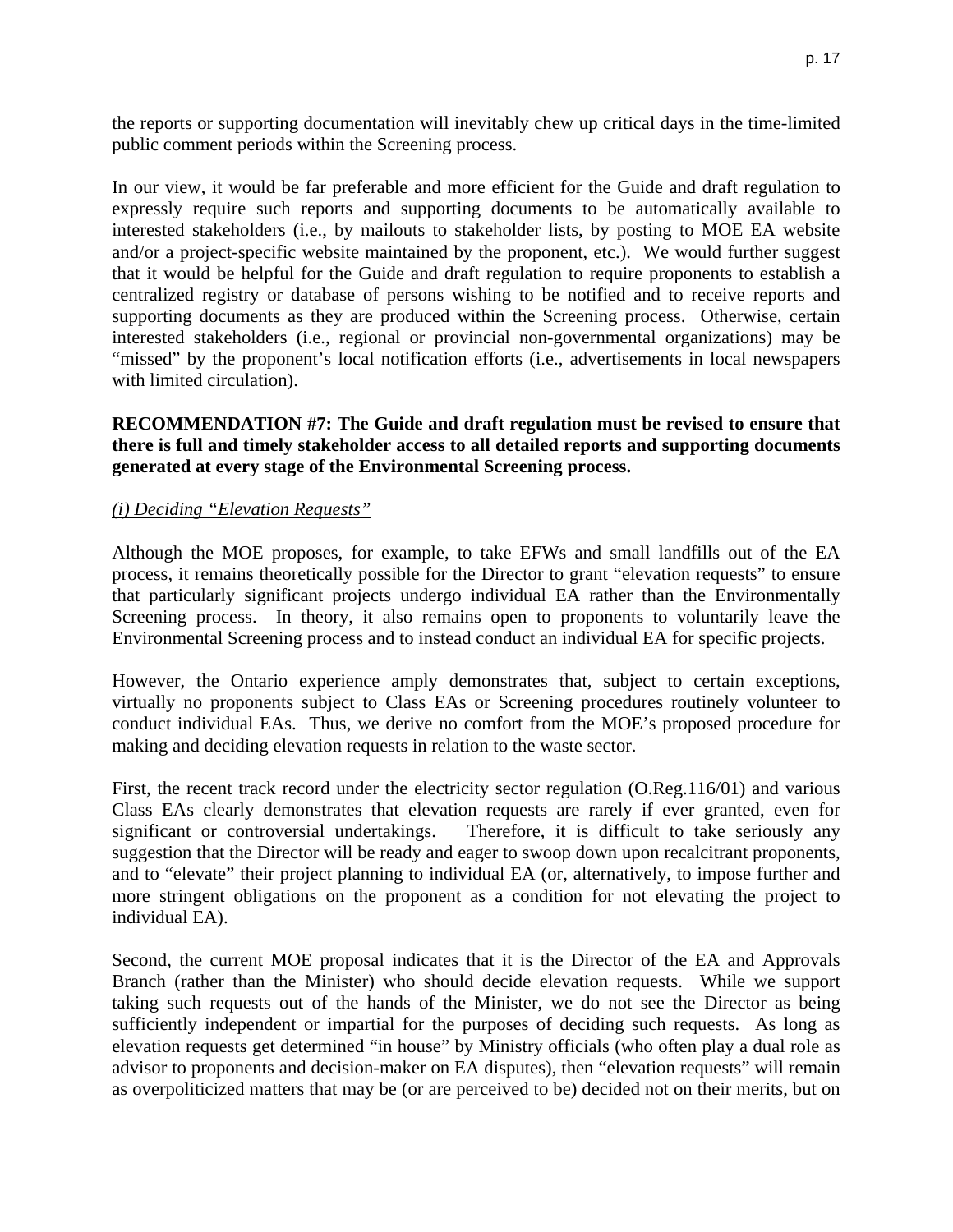the basis of other considerations. Simply put, a Director-controlled process for deciding "elevation requests" lacks sufficient transparency, credibility and predictability.

Third, we note that the EA Advisory Panel recommended that elevation requests (and bump up requests under Class EAs) should be decided by an independent adjudicator (i.e., the Environmental Review Tribunal), in writing, within tight timeframes (Recommendation 19). We commend this arrangement as a far preferable option than having the Director internally decide elevation requests, with or without conditions.

### **RECOMMENDATION #8: If Ontario intends to proceed with the Environmental Screening process for certain types of waste management projects, then the Guide and regulation need to be amended to establish a formal adjudicative process, administered by the Environmental Review Tribunal, to expeditiously hear and decide "elevation requests."**

In the alternative, if elevation requests are going to be determined internally by an MOE official, then consideration should be given to establishing the provincial advisory body recommended by the EA Advisory Panel (Recommendation 6). Among other things, elevation requests could be referred to the Panel, which would review the matter, receive submissions from the parties, and provide independent expert advice to the Director on whether the request should be granted or rejected (with or without conditions). In our experience, the former EA Advisory Committee ("EAAC") performed this task fairly, effectively and efficiently, and the re-establishment of a similar body to review elevation requests would help allay some of our concerns about the Director's lack of independence and accountability.

# **PART III – CONCLUSIONS AND RECOMMENDATIONS**

For the foregoing reasons, we do not support the EA changes that the MOE has proposed for Ontario's waste sector. In summary, it is our view that these changes have not been sufficiently justified, and we submit that the changes represent an unwarranted rollback of current individual EA requirements in respect of certain types of waste disposal sites (i.e., EFWs). In addition, the proposed Environmental Screening process is weak and inadequate, and having the Director resolve elevation requests is completely unacceptable. Accordingly, we strongly recommend that the MOE halt or withdraw the current proposal, and commence framing a new proposal, with meaningful stakeholder involvement, that will actually achieve the public interest purpose of the EA Act.

We trust that these comments and recommendations will be taken into account as the MOE considers its next steps in relation to the proposed EA changes for the waste sector.

If requested, we would be pleased to meet with MOE staff to further elaborate on the issues and concerns raised in this submission.

Yours truly,

Anastasia M. Lintner, Counsel Richard D. Lindgren, Counsel

Sierra Legal Canadian Environmental Law Association